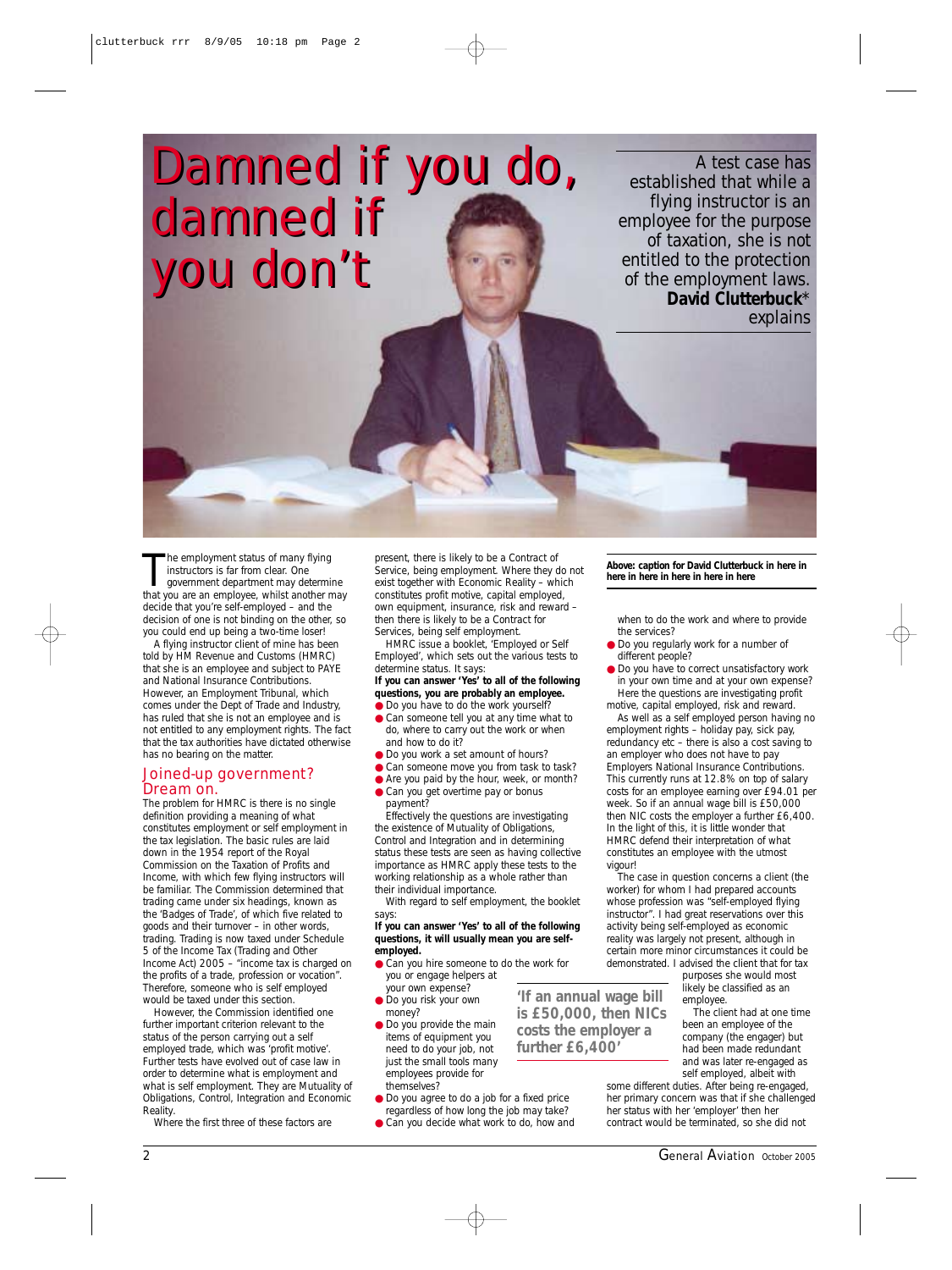do so. However, she was subsequently laid off and was unable to claim any employment rights, so she took her case to an Employment Tribunal (ET).

As part of this process she approached the HMRC Status Team to try to obtain a ruling on her status. Using the established tests, the following was deduced:

## Mutuality of Obligations

- Work was carried out on a regular basis and at the same location. Integration
- 
- Flying lessons were booked and arranged through the engager. ● The engager's uniform was provided and
- required to be worn whilst on duty.
- Engager's payroll number used when payment for work made.
- Office space was provided by the engager, including the use of a telephone for which the worker did not reimburse the engager.
- She represented the engager, including appearing in promotional photographs.
- Control
- She had to abide by procedures as laid down by the engager.
- Her student reports were subject to checks by the engager.
- There was constant monitoring by the engager of the service she provided.

Failure to Display Economic Reality The engager provided the aircraft for the

Employment rights, on the other hand, are covered by the decision of an ET.

Her case went before an ET on the grounds of unfair dismissal. In order to be dismissed it is necessary to be an employee within the meaning of Section 230 of the Employment Rights Act 1996, which says broadly:

(1) 'Employee means an individual who has entered into or works

- under (or, where the employment has ceased, worked under) a contract of employment. (2) Contract of employment
- means a contract of services or apprenticeship whether expressed or implied and (if it is expressed) where oral or in writing.

An ET looks at the *substance of the contract* to examine if, for example, there are mutuality of obligations between the engager and worker. Thus if a worker is asked to carry out a service but can decline, or if mutual obligations have not been created by performance – the day to

day working relationship – then a Tribunal is likely to conclude that a contract of service and hence employment does not exist.

that of HMRC's, which in their official Employment Status Manual state: "The minimum obligations that are necessary for a substitute. This is inconsistent with employment, as for a contract of service to exist there has to be an obligation on the employee to carry out the service personally.

So in the case of the flying instructor the Employment Tribunal considered the elements of employment/self employment and defined these as follows:

*'Her primary concern was that if she challenged her status with her employer, then her contract would be terminated'*

#### The following were not disputed: ● There were no written

terms and conditions governing the relationship appointment from the engager and a statement by them of

engager's premises and had the use of a desk, telephone and computer.

- She worked on the engager's aircraft and was not charged for the aircraft or fuel.
- engager's airfield and operational policies.
- insurance.
- the number of flying hours completed.
- respect of PAYE and NIC.
- engager, who then arranged for the worker

*Left: caption for instructor in here in here in here in here in here in here in here in here in here in here in here in here*

to teach them.

- She had no employee benefits, e.g. health insurance
- She submitted self employed accounts to the Inland Revenue

## The amount of control over the duties carried out by the worker was disputed:

The worker claimed that the engager controlled when she could arrange the lessons, and that she made herself available to work at all times and could not refuse to take lessons. The worker was unable to personally substitute another instructor in her place and was expected to perform all services personally.

The engager claimed they had no input into the number of students the worker took on, nor did the worker have to advise when she was available for work, although she did do this. They had no control over the days the students were scheduled to be taught. If she was unable to teach, then another instructor approved by the engager could take over. There was no obligation for the worker to accept any students neither were there any obligation for the engager to refer students to her.

The Tribunal considered the above and categorised the elements in favour of employment/self employment thus:

# For employment

- The worker was required to wear a uniform.
- She did not provide her own tools
- She was able to use a desk within respondent's business.
- She was not solely responsible for booking students.

#### For self employed

● She was paid gross without payroll

*General Aviation October 2005* 3

the cancellation of the lesson. ● Insurance was provided by the engager. ● She had no capital invested in the business ● She carried little financial risk – only the

cancellation of lessons.

lessons which showed the engager's name. ● A substitute would be provided and paid for by the engager or the engager would arrange

The conclusion of the HMRC Executive was that she was an employee, and she was made aware that HMRC status opinions are only valid for tax and national insurance purposes.

contract of service (employment) are the obligation on the part of the worker to give personal service and the obligation on the part of the engager to pay the worker for that service. An employment contract will often also indicate that the engager will provide work for the duration of the contract during the agreed working hours."

Other test cases have provided the basis for another of the strongest indicators of self employment, which is the existence in a contract of the eligibility to provide a



apart from a letter of

the worker's status. ● She worked from the

- She was expected to comply with the
- She was covered by the engager's
- She invoiced the engager each month for
- No deductions were made by the engager in
- The students initially approached the

This view needs to be contrasted against